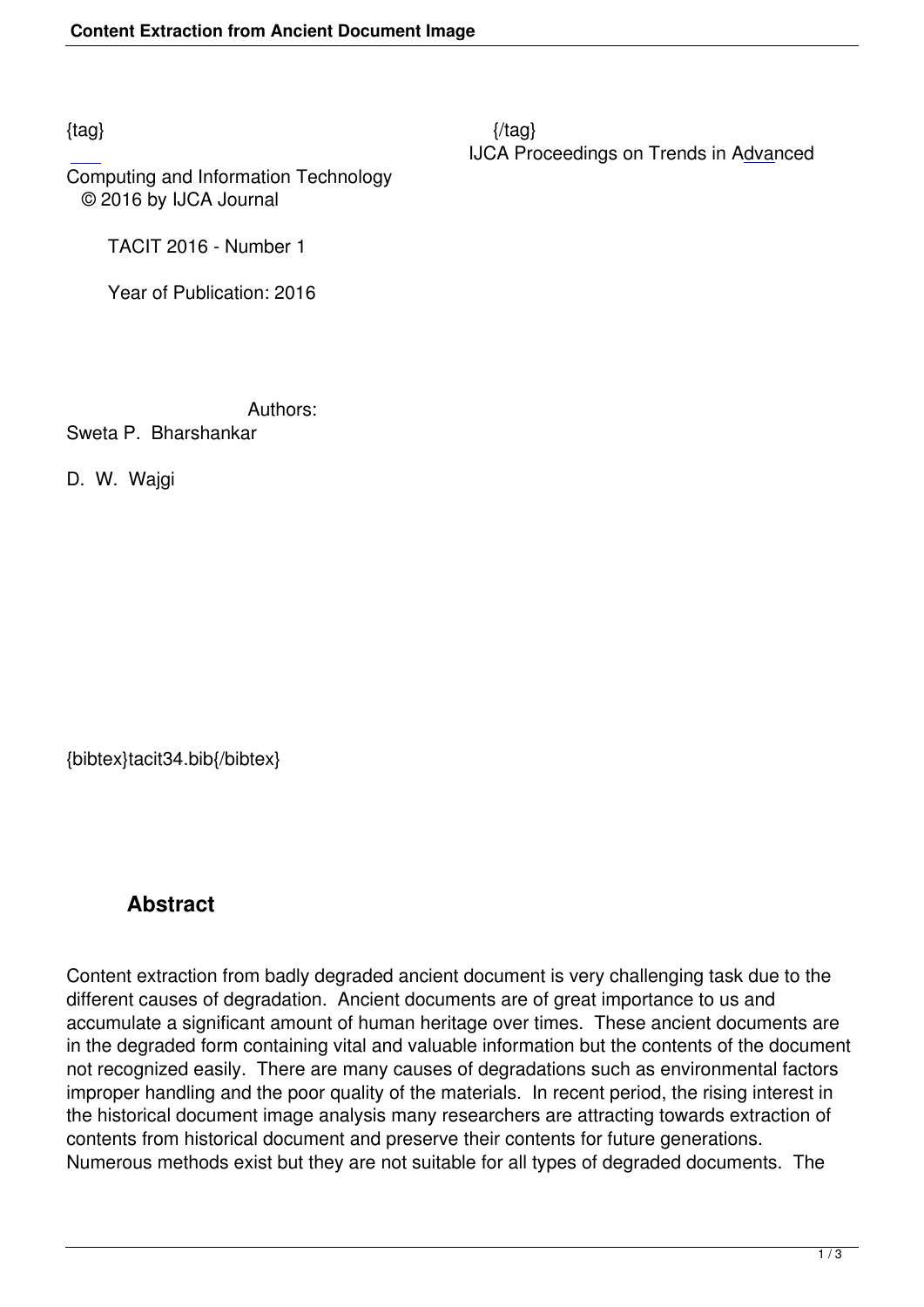proposed method is simple, robust and based on the phase binarisation model. The proposed method is divided into Preprocessing, Post processing and extraction. The Preprocessing helps to separate foreground and background. The post processing enhances the document image and Extraction helps to extract the content from the document image.

## **Refer**

## **ences**

Hossein Ziaei Nafchi, Reza Farrahi Moghaddam Member, IEEE and Mohamed Cheriet, Senior Member, IEEE, & quot; Phase-based binarization of ancient document images: Model and applications" 10. 1109/TIP. 2014. 2322451, IEEE Transactions on ImageProcessing.

Sitti Rachmawati Yahya, S. N. H. Sheikh Abdullah, K. Omar, M. S. Zakaria, and C. -Y. Liong, & quot; Review on Image EnhancementMethods of Old Manuscript with Damaged Background", International Journal on Electrical Engineering and Informatics - Volume 2Number 1, 2010.

Prashali Chaudhary, B. S. Saini, & quot; An Effective And Robust Technique For The Binarization Of Degraded Document Images", International Journal of Research in Engineering and Technology eISSN: 2319-1163 | pISSN: 2321-7308Jun-2014.

Brij Mohan Singh, Mridula, & quot; Efficient binarization technique for severely degraded document Images' ' @ CSI Publications 2014.

N. Chaki, & quot; A Comprehensive Survey on Image Binarization Techniques & quot; Exploring Image Binarization Techniques, Studies in Computational Intelligence 560, DOI: 10. 1007/978-81-322-1907-1\_2, © Springer India 2014.

Bolan Su, Shijian Lu, and Chew Lim Tan, & quot: Robust Document Image Binarization Technique for Degraded Document Images", IEEE Transactions On Image Processing, Vol. 22, No. 4, April 2013.

Deepika Ghai, Neelu Jain & quot; Text Extraction from Document Images- A Review", International Journal of Computer Applications (0975 – 8887) Volume 84 – No 3, December 2013.

N. Venkata Rao, A. V. Srinivasa Rao, S. Balaji and L. Pratap Reddy, & quot; Cleaning of Ancient Document Images Using Modified IterativeGlobal Threshold", IJCSI International Journal of Computer Science Issues, Vol. 8, Issue 6, No 2, November 2011.

N. Zaghden, B. Khelifi, A. M Alimi, R. Mullot, & quot; Text Recognition In Both Ancient And Cartographic Documents", Digital Heritage – Proceedings of the 14th International Conference on Virtual Systems and Multimedia VSMM 2008.

Laurence Likforman-Sulem, Abderrazak Zahour, Bruno Taconet, & quot; Text Line Segmentation of Historical Documents: a Survey&guot:, International Journal on Document Analysis and Recognition, Springer, 2006.

**Index Terms** 

Computer Science **Image Processing**